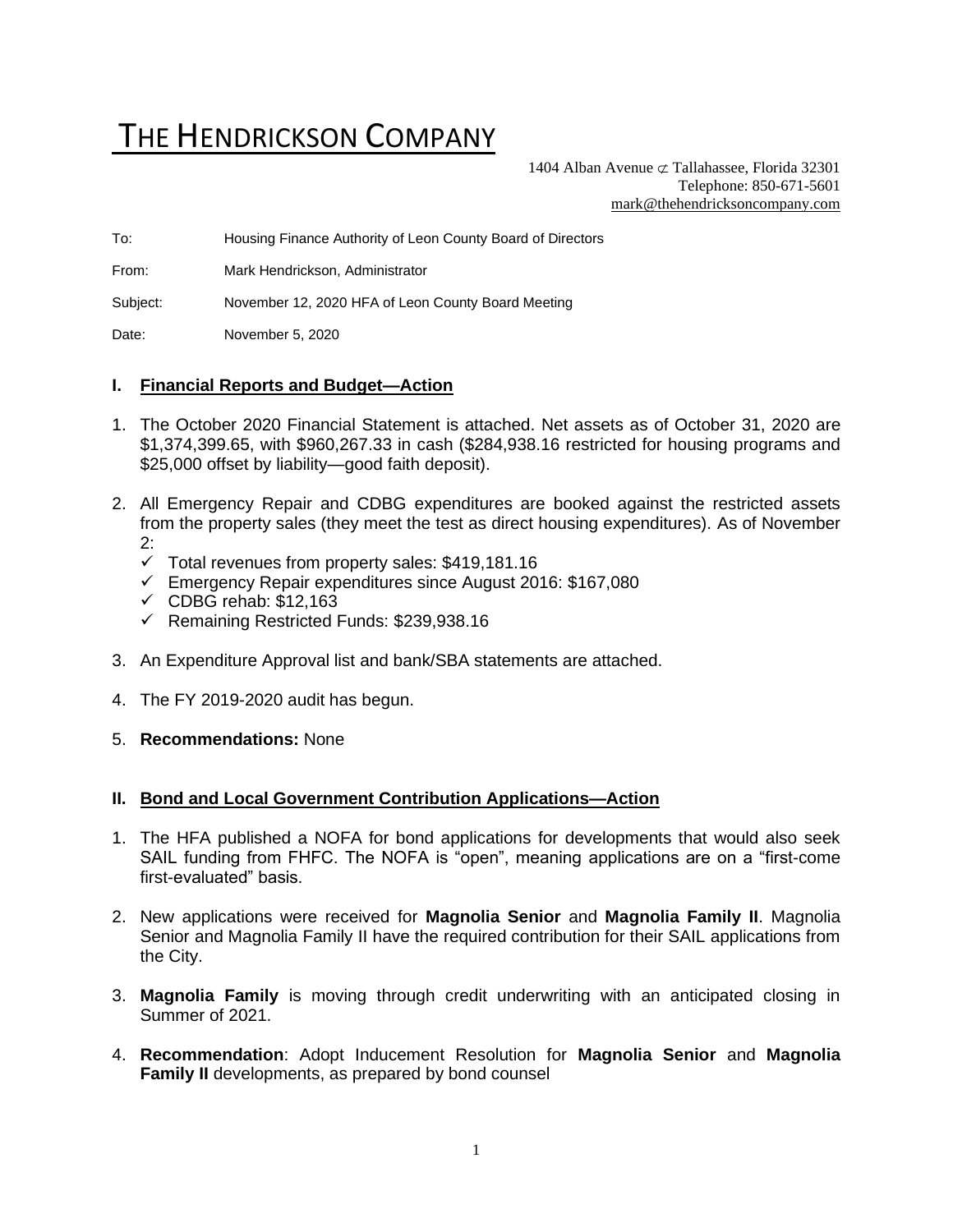| Name                           | <b>Magnolia Family</b>               | <b>Magnolia Senior</b>               | <b>Magnolia Family II</b>            |  |
|--------------------------------|--------------------------------------|--------------------------------------|--------------------------------------|--|
| Owner Entity*                  | Country Club Magnolia Family,        | Country Club Magnolia Senior,        | Country Club Magnolia Family         |  |
|                                | LP                                   | LP                                   | II, LP                               |  |
| Developer/Location             | <b>New Affordable Housing</b>        | Columbia Residential                 | Columbia Residential                 |  |
|                                | Partners, LLC. Atlanta, Georgia      | Atlanta, Georgia                     | Atlanta, Georgia                     |  |
|                                | Tallahassee Housing Economic         | <b>Tallahassee Housing Authority</b> | <b>Tallahassee Housing Authority</b> |  |
|                                | Corporation, Tallahassee, FL         | Tallahassee, FL                      | Tallahassee, FL                      |  |
| <b>Street Address</b>          | Canton Circle, 150' SW of the        | Sebring Ct., NE of intersection      | Country Club Dr., SW of              |  |
|                                | intersection of Canton Circle &      | of Sebring & Country Club            | intersection of Country Club &       |  |
|                                | <b>Country Club Drive</b>            | <b>Drive</b>                         | Putnam Drive                         |  |
| <b>Type</b>                    | <b>New Construction</b>              | <b>New Construction Garden</b>       | <b>New Construction</b>              |  |
| Demographic                    | Family                               | Elderly                              | Family                               |  |
| <b>County Commission</b>       | District 1, Bill Proctor             | District 1, Bill Proctor             | District 1, Bill Proctor             |  |
| <b>District</b>                |                                      |                                      |                                      |  |
| <b>Units</b>                   | 130                                  | 110                                  | 160                                  |  |
| <b>Bedrooms</b>                | 252                                  | 125                                  | 320                                  |  |
| # of Buildings                 | 5 residential buildings              | 1 residential building               | 6 residential buildings              |  |
| # of Stories                   | 3                                    | 3 with elevator                      | 3                                    |  |
| <b>Credit Underwriter</b>      | Seltzer Management                   | Columbia Residential                 | Columbia Residential                 |  |
| <b>Estimated Closing Date</b>  | May 2021                             | November 2021                        | November 2021                        |  |
| <b>Bond Request</b>            | \$15,000,000 or \$115,385/unit       | \$13,500,000 or \$122,727/unit       | \$17,000,000 or \$106,250/unit       |  |
| Permanent Loan Bond            | \$7,000,000                          | \$6,500,000                          | \$11,500,000                         |  |
| Amount                         |                                      |                                      |                                      |  |
| SAIL & ELI Funding             | \$6,211,577                          | \$6,600,000                          | \$6,600,000                          |  |
| <b>Housing Credit Investor</b> | <b>TBD</b>                           | <b>TBD</b>                           | <b>TBD</b>                           |  |
| <b>Housing Credits</b>         | \$9,376,537                          | \$8,266,414                          | \$11,352,521                         |  |
| <b>City Funding</b>            | \$1,650,000                          | \$2,000,000                          | \$2,000,000                          |  |
| <b>TEFRA Approval</b>          | $4 - 28 - 20$                        | <b>TBD</b>                           | <b>TBD</b>                           |  |
| <b>Total Cost</b>              | \$24,826,109                         | \$24,693,561                         | \$32,617,000                         |  |
| <b>Total Cost Per Unit</b>     | \$190,971                            | \$224,487                            | \$203,856                            |  |
| <b>Land Cost</b>               | \$0-Ground Lease from                | \$0-Ground Lease from                | \$0-Ground Lease from                |  |
|                                | <b>Tallahassee Housing Authority</b> | <b>Tallahassee Housing Authority</b> | <b>Tallahassee Housing Authority</b> |  |
|                                | \$0//unit                            |                                      |                                      |  |
| <b>Acquisition of Building</b> | N <sub>A</sub>                       | <b>NA</b>                            | <b>NA</b>                            |  |
| Cost                           |                                      |                                      |                                      |  |
| <b>Hard Construction Cost</b>  | \$16,314,670                         | \$16,630,000                         | \$23,100,000                         |  |
|                                | \$125,497/unit                       | \$151,182/unit                       | \$144,375/unit                       |  |
| <b>General Contractor</b>      | <b>TBD</b>                           | <b>TBD</b>                           | <b>TBD</b>                           |  |
| <b>Credit Enhancement</b>      | <b>TBD</b>                           | <b>TBD</b>                           | <b>TBD</b>                           |  |
| Set-Aside Period               | 50 years                             | 50 years                             | 50 years                             |  |
| <b>Set-Aside Levels</b>        | 10.0% (13 units) <33% AMI            | 10.0% (11 units) <33% AMI            | 10.0% (16 units) <33% AMI            |  |
|                                | for 15 years, then 60% AMI           | for 15 years, then 60% AMI           | 70.0% (112 units) <60% AMI           |  |
|                                | 90.0% (117 units) <60% AMI           | 90.0% (99 units) <60% AMI            | 20% (32 units) market rate           |  |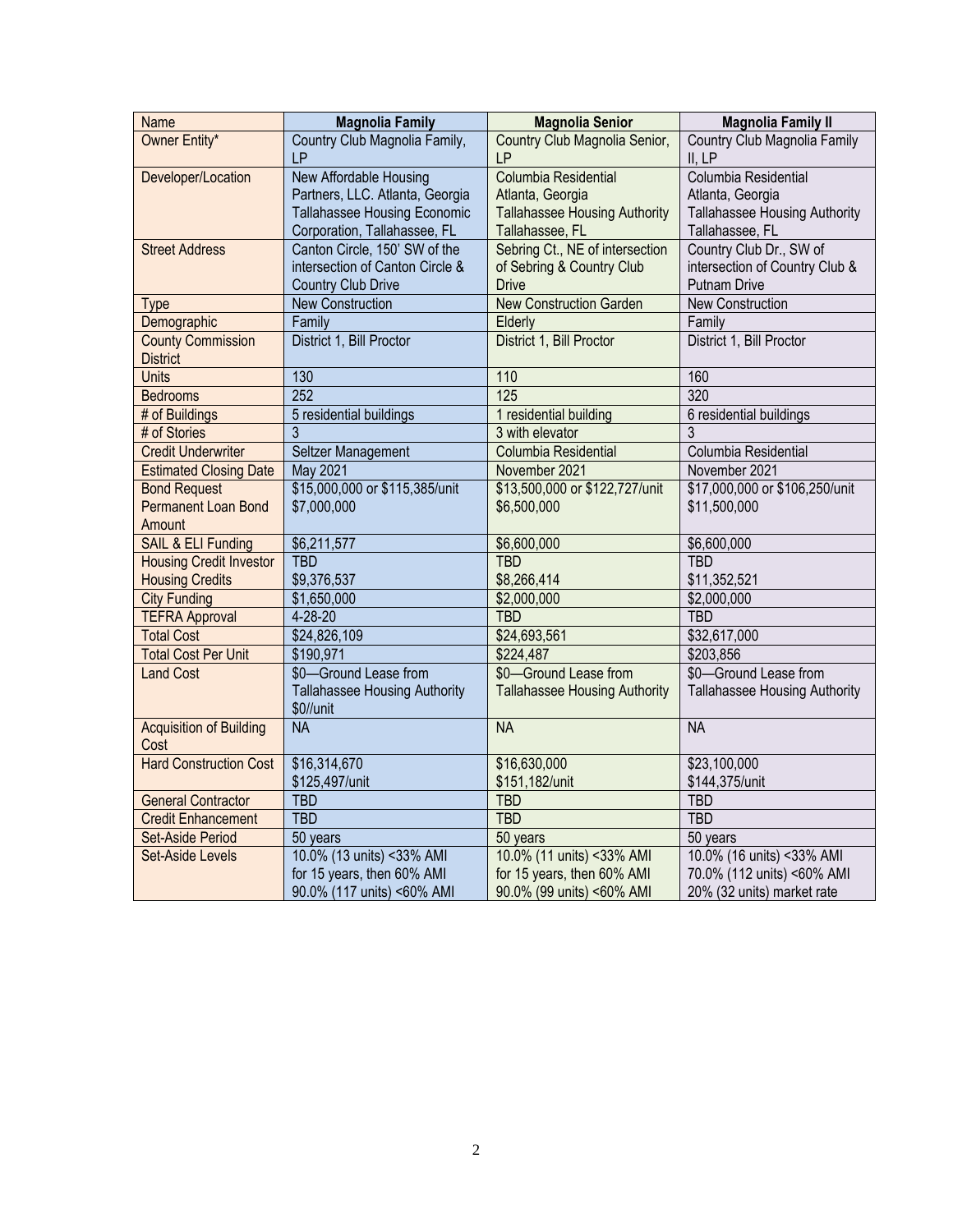#### **III. Emergency Repair Program—Informational**

- 1. The HFA authorized an emergency repair program, for minor repairs that need immediate attention—and are not covered by the County's SHIP Program. A total of \$50,000 has been paid to the County for FY 20-21. Individual repairs are limited to \$1,650 per home (\$7,500 for senior or persons with special needs that reside in mobile homes).
- 2. Of the \$53,000 FY 19-20 allocation, \$36,259 was spent. The balance of \$16,741 was carried forward to this FY (\$9,503.78 of that encumbered).
- 3. For FY 19-20, thirteen homeowners received assistance.
- 4. **Recommendation**: None.

## **IV. Real Estate—Informational**

- 1. The Real Estate Division is responsible for selling surplus properties designated for affordable housing, with proceeds of the sale coming to the HFA. There has been one new sale in October (through the  $8<sup>th</sup>$ )—with net to HFA of \$5,000.00 (check received).
- 2. Sales of seven properties by the Real Estate Division generated total revenues to the HFA of \$107,102. As of October 2, 2020, sales of 51 properties by Ketcham Realty have generated \$312,079.16 to the HFA. The new total is now \$419,181.16.
- 3. County real estate reports another six sales and eight additional properties under contract however, funds have not been received.
- 4. A spreadsheet is attached.
- 5. **Recommendation**: None.

#### **V. Legal Update—Informational**

- 1. HFA Counsel will report on their activities.
- 2. **Recommendation**: None.

## **VI. Occupancy Reports (Quarterly)—Informational**

- 1. Lakes at San Marcos is 98% occupied, up 2% in last quarter. Magnolia Terrace is 95% occupied, down 1% in last quarter. Kenwood Trace is 99%, up 1% from last quarter.
- 2. The rehabilitation of Magnolia Terrace is 36% complete, up 32% in last quarter. There will be some delays due to COVID-19.
- 3. **Recommendation**: None.